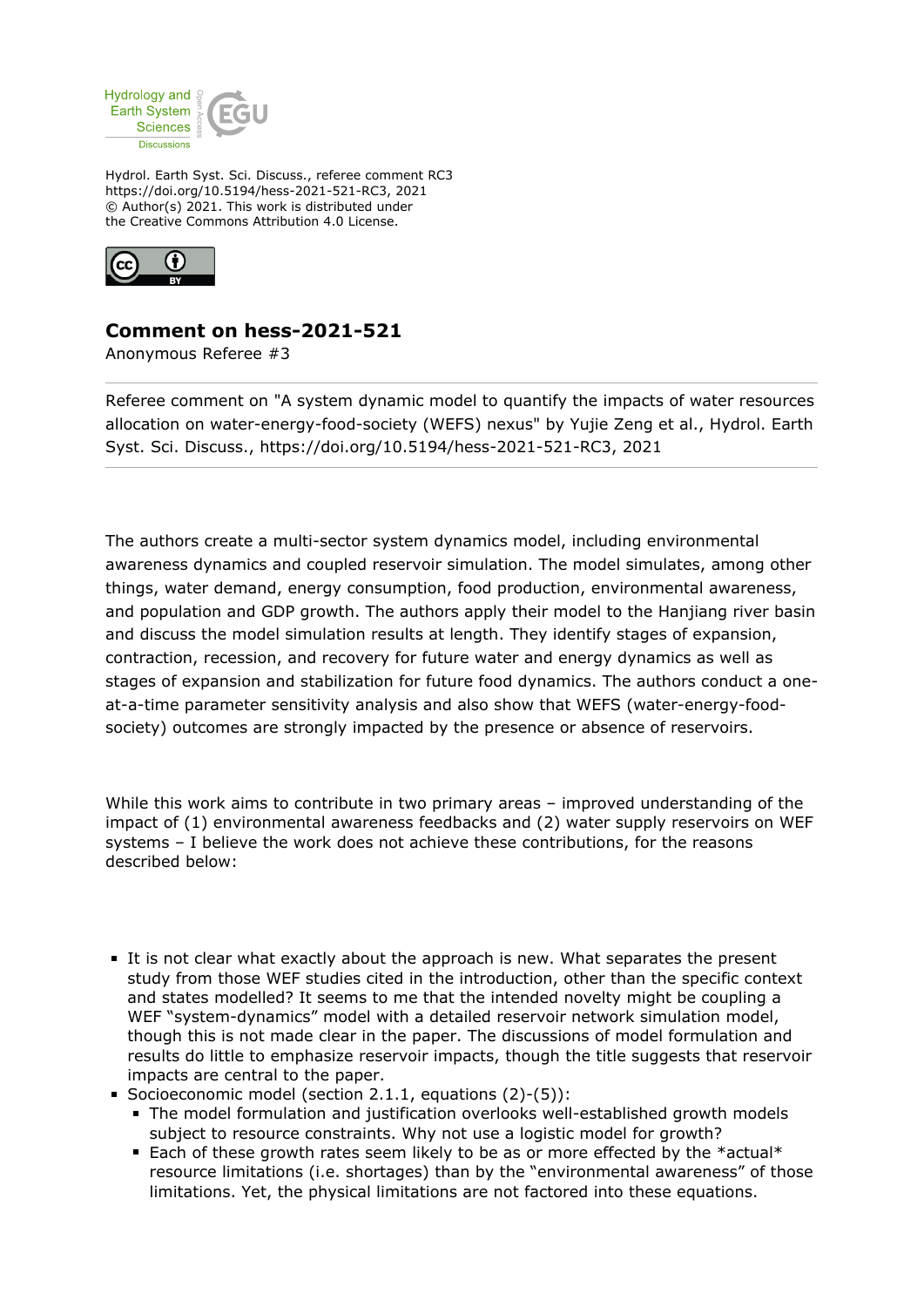- I believe rates of change should be proportional to the state at time t, not the initial condition.
- The impact of technology development is either formulated unrealistically or discussed inaccurately – current formulation/discussion implies that technology suppresses growth.
- The water quota dynamics are especially unjustified an exponential growth/decay model seems ill-fit.
- Water shortage model (section 2.1.2, equations (6)-(7)):
	- The index for summation is not declared, making the equations difficult to interpret.
	- The variable definitions are inconsistent and contradictory.  $W_{\text{dem}}$  is said to be water demand in line 201, yet WD also appears in equation (7) and is defined as water demand. There is also a  $W_d$  variable which is never defined.
	- The temporal resolutions (time step and sub time step) are not explained and are therefore confusing.
	- The distinction between "natural" and "total" water inflow is unclear.
- Energy system and Food system modules (sections 2.3 and 2.3, equations (8)-(13));
	- These modules apply opposite approaches, without justification. The energy module simulates energy demand and takes energy production as an input ("planning energy production"). In contrast, the food module simulates food production and takes food demand as an input (misleadingly named "planning food production"). Why not simulated food demand or energy production?
	- No justification is provided for formulating energy demand as a function of water supply, as opposed to population or GDP for instance. Water supply seems like a more important factor for energy production, though energy production is not modelled.
	- I would think that the entire crop yield dynamics are due to technology changes (ignoring water shortage), yet technology change is offered as a single term in equation (11).
	- **From the results (Section 4, see especially Tables 2 and 5), it seems that a constant** energy production and constant food demand are used to drive the model simulation. This seems unrealistic.
- **Model validation (Section 4.1):** 
	- The methods used to develop the observed time series are unclear. For instance, how exactly were the agricultural water demand exceedance frequencies used?
	- The observed data is not sufficient to validate the model. The observed data cover a short period during the beginning of the simulation during which all states increase approximately linearly. The effects of shortage and environmental awareness are minimal during this period (as stated by the authors in their interpretations); therefore, the observations offer no validation of the awareness dynamics or feedback. That the model matches observed dynamics under this narrow, early set of conditions does not mean that the model can reliably simulate dynamics under drastically different conditions. For instance, a model which predicts perpetual linear growth in all states would seem to match the observations equally well. Given that the data does not validate the model, the model results are only useful to the extent that the model formulation seems true-to-reality. However, little justification is given for the model formulation, and as described above, there are many problematic elements of the model formulation.
- Model results (Sections 4.2-4.3):
	- Most of the discussion of the results (co-evolution of WEF system) is a text description of what is seen in the figures. The discussion does little to draw out and emphasize insights.
	- The sensitivity discussion does little to add understanding. Most interpretations of sensitivity results are vague, such that the same observations could be stated just from the variable definition and model formulation. For example, in lines 551-553, the effect of lowering the food shortage sensitivity threshold level is obvious from its definition.